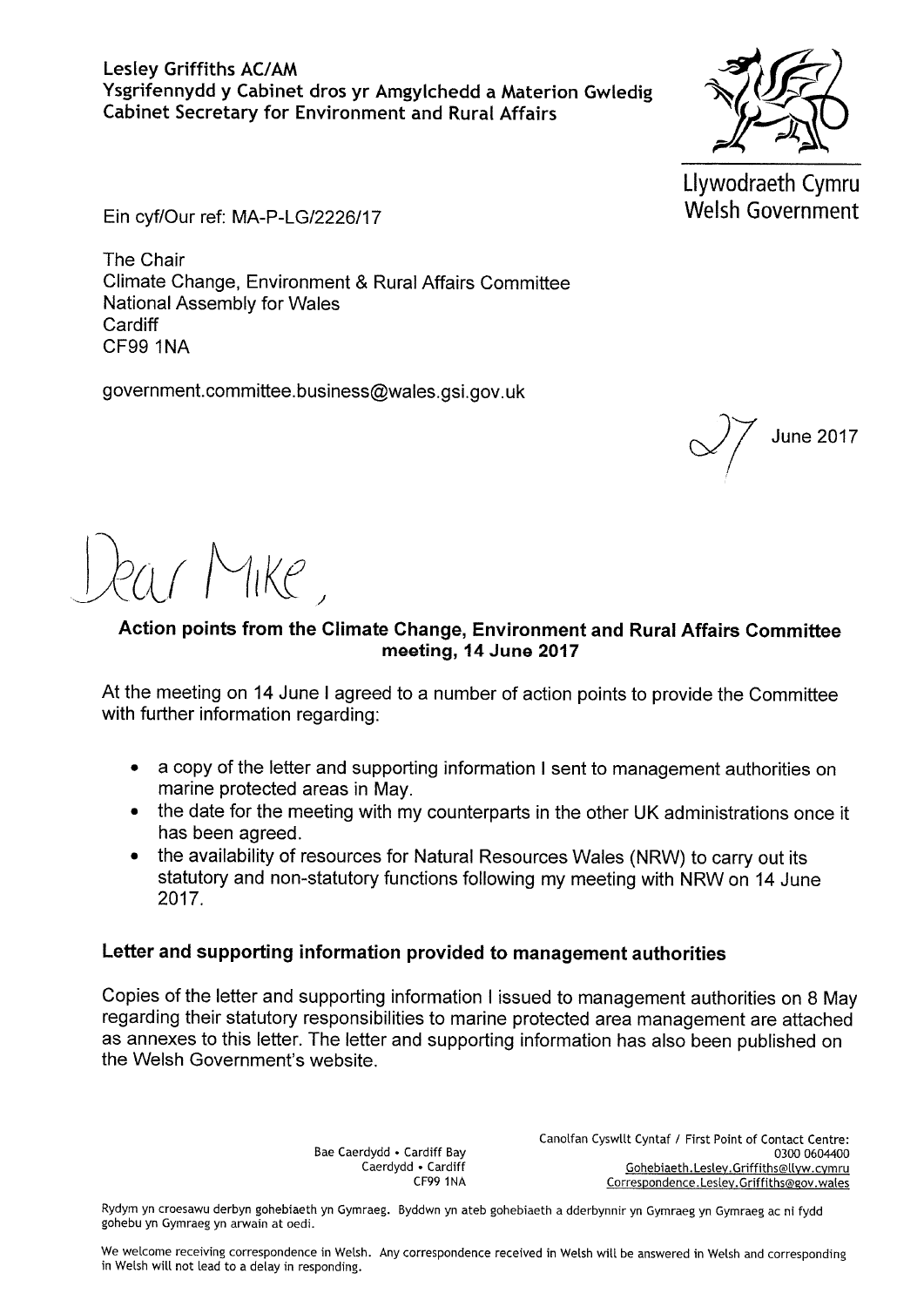### Rescheduling of meeting with counterparts from other UK administrations

I will write again with confirmation once a suitable date for an inter-ministerial meeting has been agreed.

#### Meeting with Natural Resources Wales, 14 June 2017

Following our meeting on 14 June 2017 I met with the Chair and Chief Executive of Natural Resources Wales. At the meeting I raised the issue about whether NRW has sufficient resource to carry out their statutory functions in relation to monitoring and management of marine protected areas. NRW agreed to look again at this and will write to me in the next few weeks with an update.

I will write to the Committee again once I am able to provide you with an update.

**Lesley Griffiths AC/AM** Ysgrifennydd y Cabinet dros yr Amgylchedd a Materion Gwledig Cabinet Secretary for Environment and Rural Affairs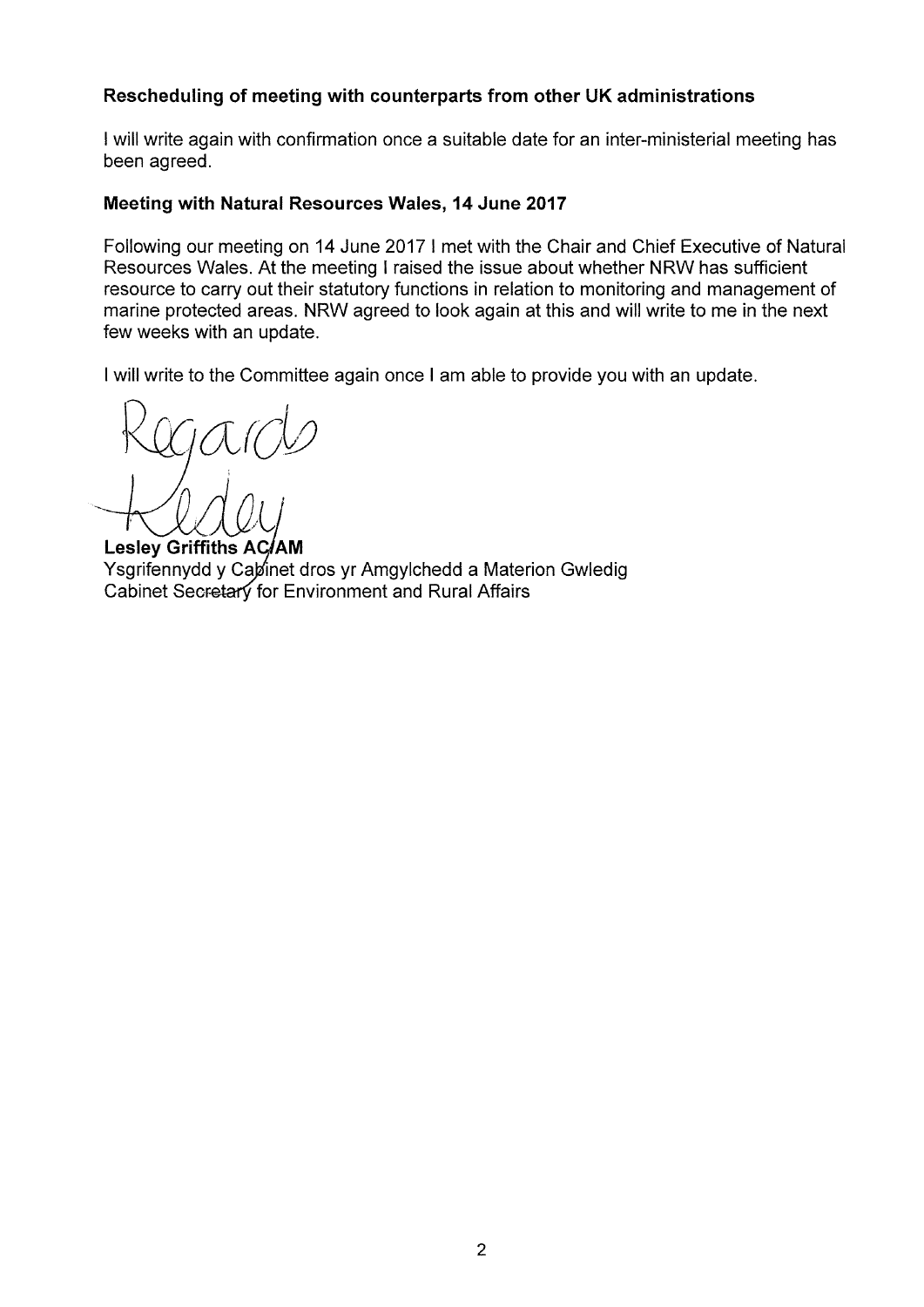**Lesley Griffiths AC/AM Ysgrifennydd y Cabinet dros yr Amgylchedd a Materion Gwledig Cabinet Secretary for Environment and Rural Affairs**

Llywodraeth Cymru **Welsh Government** 

Ein cyf/Our ref: MA-P-LG/1093/17

Local Authority Leaders and Directors of the Environment Chief Executives of Pembrokeshire Coast and Snowdonia National Park Authorities Chief Executive of Natural Resources Wales Chief Executive of Dŵr Cymru Welsh Water Chief Executive of Milford Haven Port Authority Managing Director, Port of Mostyn Ltd

8 May 2017

Dear all

### **Managing our Marine Protected Areas**

This letter sets out how the Welsh Government has been working as part of a Marine Protected Area (MPA) Management Steering Group (MPAMSG) with organisations who are also marine protected area managing authorities. The MPAMSG has been looking at ways to further ensure our MPAs are effectively managed so they achieve and remain in favourable condition and meet our organisation's statutory obligations.

Effectively managed MPAs contribute to the conservation and improvement of the marine area. A well-designed and well-managed network of MPAs, alongside wider marine management measures such as marine planning, is integral to achieving clean healthy, safe, productive and biologically diverse seas. This provides the resilience and long term sustainability of our seas which is important to our coastal communities, the well-being of the people of Wales and to those who visit our shores.

No single organisation is responsible for managing our MPAs. MPAs are managed by placing duties and responsibilities on organisations such as yours. Such organisations, referred to as management authorities, therefore either have statutory responsibilities in relation to the marine area or are significant seabed or coastal land owners. We are required, collectively and individually, to take steps which will help achieve and/or maintain the ecological interest of a MPA to a favourable condition. Management authorities principally manage sites through the regulatory consenting process and by introducing measures to achieve a site's conservation objectives. This may include measures to modify or restrict human activity if necessary.

> Bae Caerdydd • Cardiff Bay Caerdydd • Cardiff CF99 1NA

Canolfan Cyswllt Cyntaf / First Point of Contact Centre: 0300 0604400 [Gohebiaeth.Lesley.Griffiths@llyw.cymru](mailto:Gohebiaeth.Lesley.Griffiths@llyw.cymru) [Correspondence.Lesley.Griffiths@gov.wales](mailto:Correspondence.Lesley.Griffiths@gov.wales)

Rydym yn croesawu derbyn gohebiaeth yn Gymraeg. Byddwn yn ateb gohebiaeth a dderbynnir yn Gymraeg yn Gymraeg ac ni fydd gohebu yn Gymraeg yn arwain at oedi.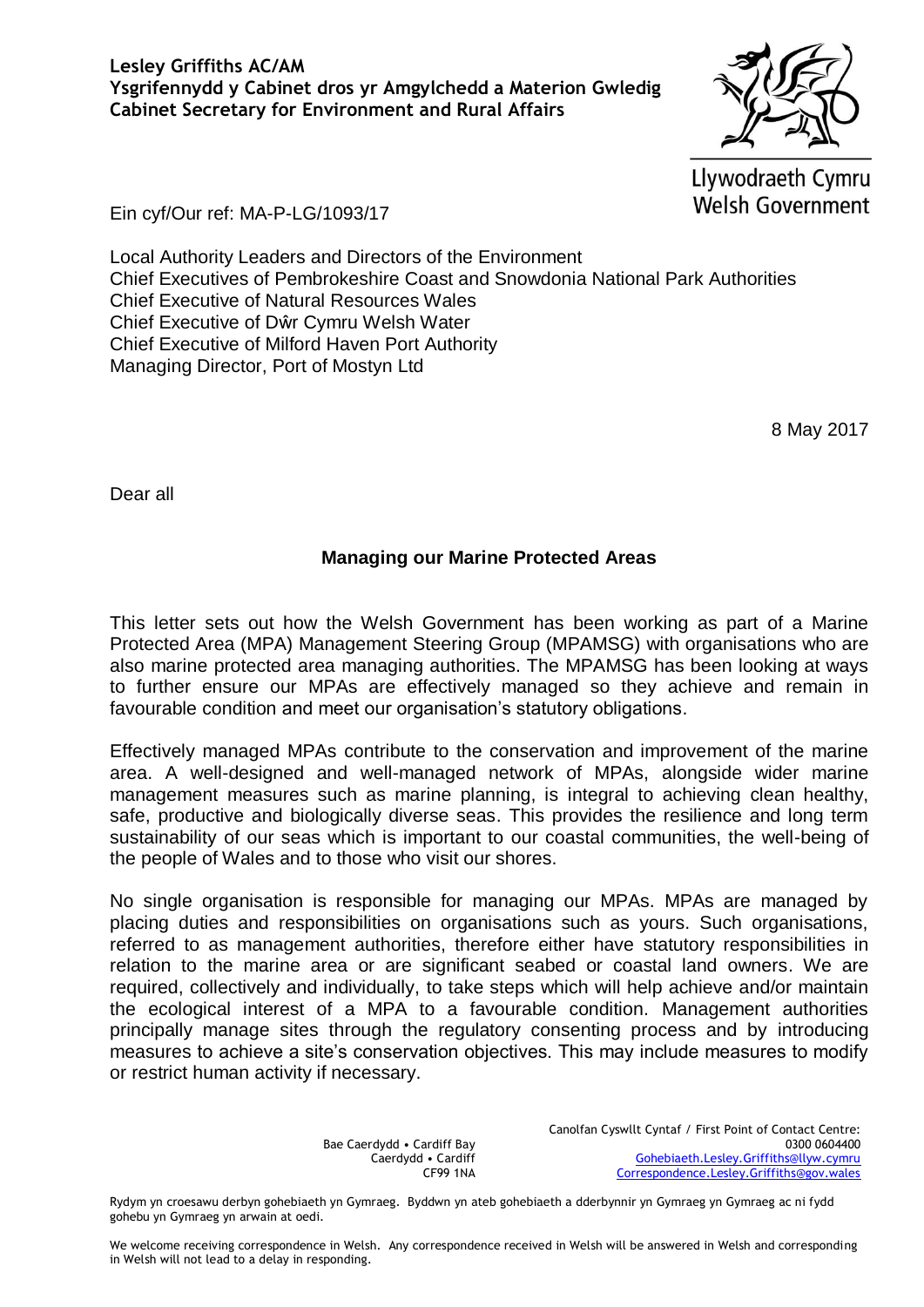My officials have been facilitating the work of the MPAMSG to look at the ways in which we can enhance the management of the network of MPAs in Wales. The MPAMSG was set up in March 2014 and meets at least twice a year. Members represent the main management authorities in Wales, including yours. The MPAMSG decided an important step is to remind ourselves of our statutory obligations towards managing MPAs. **You are receiving this letter as a managing authority and a key contributor to the statutory management of Marine Protected Areas in Wales**.

The MPAMSG has agreed a vision for a well managed network, and has also considered options for an area based approach to management across Wales. However, following a period of stakeholder engagement, the MPAMSG concluded replicating the preferred option was unaffordable for the management authorities concerned. The work of the MPAMSG has now moved to focus on providing strategic support and guidance to management authorities to facilitate activity which has greatest impact on the condition of MPAs, their features and network as a whole.

I attach supporting information to help clarify the roles and responsibilities of the management authorities across Wales in achieving favourable site condition, should you require it. Attached is an overview of:

- the network of MPAs in Welsh waters, including protected features;
- the organisations responsible for managing our MPAs and their duties;
- the work to date in considering an area based approach to managing the network of MPAs; and
- the legislation and guidance underpinning MPA management.

If you have any questions regarding the content of this letter please contact Richard Lowcock James at the Welsh Government's Marine Conservation and Biodiversity Branch on 03000 253241.

### Regards

### **Lesley Griffiths AC/AM**

Ysgrifennydd y Cabinet dros yr Amgylchedd a Materion Gwledig Cabinet Secretary for Environment and Rural Affairs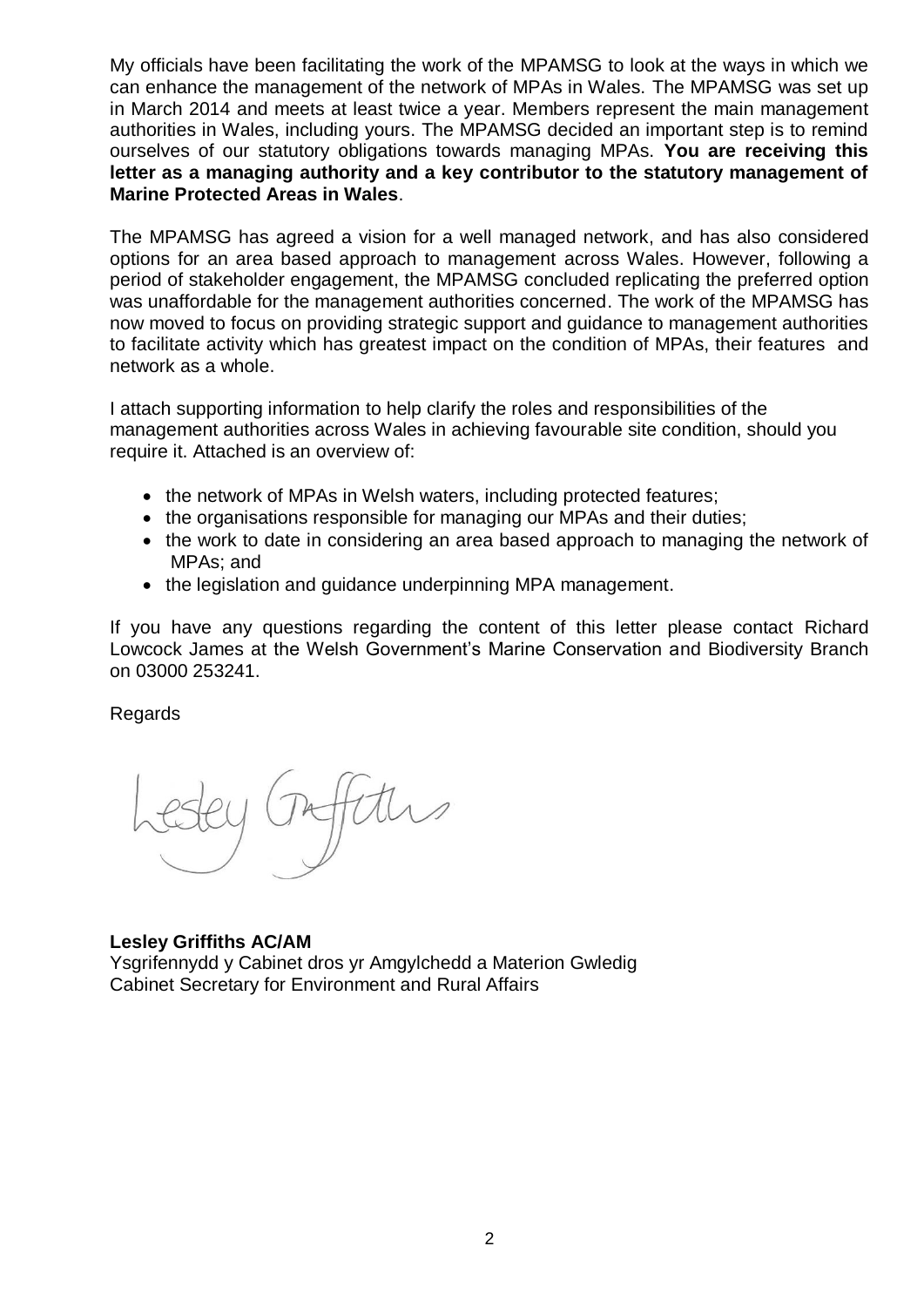# **MPA MANAGEMENT IN WALES - SUPPORTING INFORMATION**

### **MPAs in Wales**

L,

There are 132 MPAs in Wales made up of:

- Special Protection Areas (SPAs);
- Special Areas of Conservation (SACs);
- Marine Conservation Zones (MCZs);
- Ramsar sites; and
- Sites of Special Scientific Interest (SSSIs).

The table below sets out the types of MPAs in Welsh waters, what they protect and the legislation used to designate them.

### **Table 1: Types of MPA in Wales, species/habitats protected and relevant legislation**

| <b>Type of MPA</b>                                                               | What is the legislative<br>driver?                                                                | What is protected?                                                                                                                                                                                                       |
|----------------------------------------------------------------------------------|---------------------------------------------------------------------------------------------------|--------------------------------------------------------------------------------------------------------------------------------------------------------------------------------------------------------------------------|
| <b>Special Protection Area</b><br>(SPA)                                          | EU Directive on the<br><b>Conservation of Wild Birds</b><br>(Council Directive<br>2009/147/EC)    | These sites protect wild birds<br>as listed in Annex I of the<br>Directive, plus regularly<br>occurring migratory species,<br>and the habitats they rely on<br>for essential behaviours such<br>as feeding and breeding. |
| <b>Special Area of</b><br><b>Conservation (SAC)</b>                              | <b>EU Habitats and Species</b><br><b>Directive (Council Directive</b><br>$92/43/EEC$ <sup>1</sup> | These sites protect a range<br>and variety of habitats and<br>(non-bird) species of<br>European importance as<br>listed in Annex I and II of the<br>Directive.                                                           |
| <b>Marine Conservation Zone</b>                                                  | <b>Marine and Coastal Access</b><br>Act (2009)                                                    | These sites protect a range<br>of habitats, species,<br>geological and<br>geomorphology features<br>which are considered<br>nationally important.                                                                        |
| <b>Ramsar Site</b>                                                               | Convention of Wetlands of<br>International Importance<br>(1971)                                   | These sites protect wetlands<br>which are considered to be<br>internationally important.                                                                                                                                 |
| <b>Site of Special Scientific</b><br><b>Interest (with marine</b><br>components) | Wildlife and Countryside Act<br>1981 (as amended)                                                 | These sites protect the best<br>examples of Wales's flora,<br>fauna, geological or<br>physiographical features.                                                                                                          |

Map 1 shows the location of our MPAs<sup>2</sup>. Tables 2 and 3 list the species and habitats which are protected at each site designated under European legislation.

 $1$  Both EU directives are transposed into UK law through the Wildlife and Countryside Act 1981 (as amended) and the Conservation of Habitats and Species Regulations 2010 (as amended). SPAs and SACs are European Marine Sites and contribute to the EU's Natura 2000 Network of sites.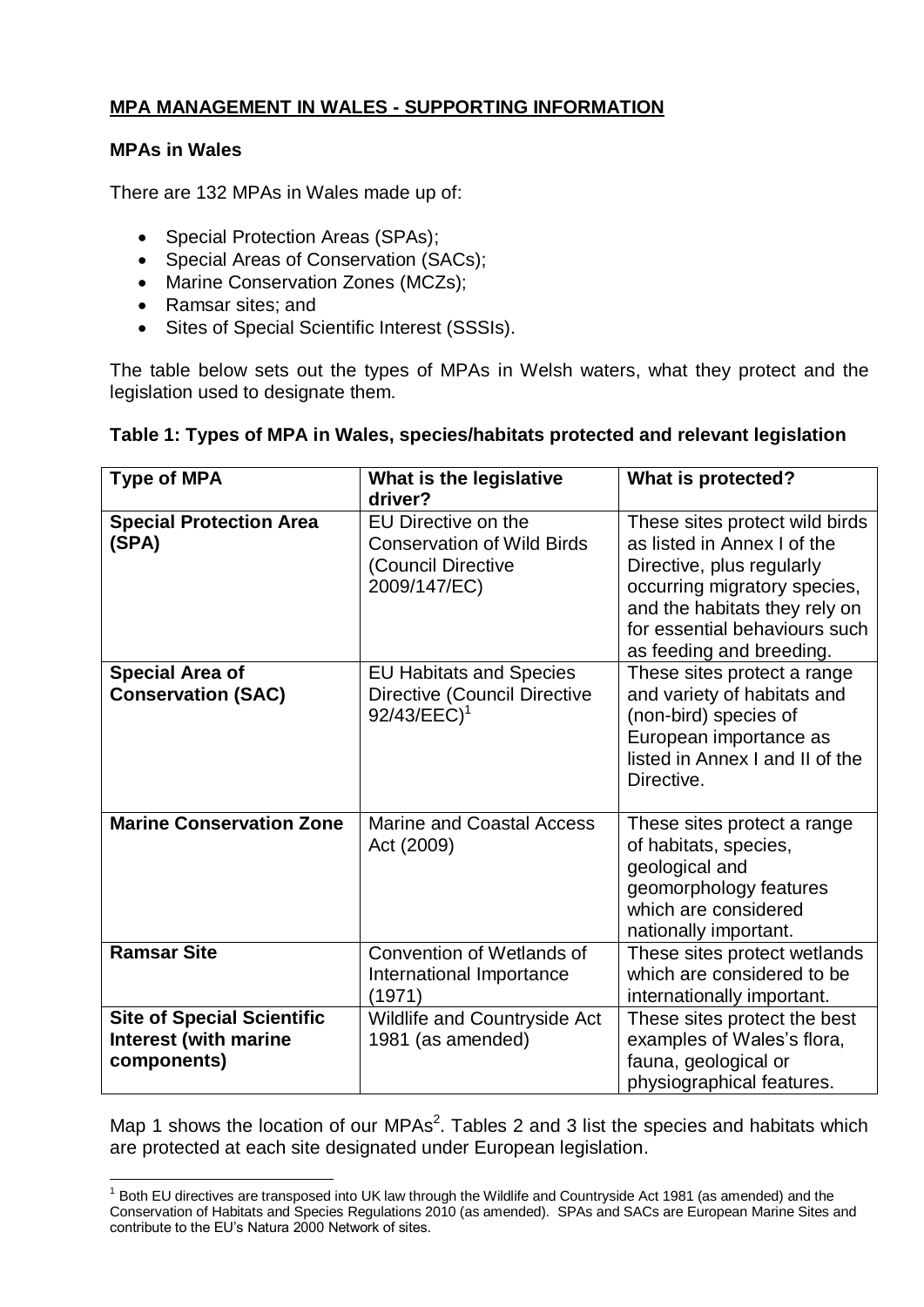

L,  $2$  Management of offshore SACs is currently the responsibility of Defra.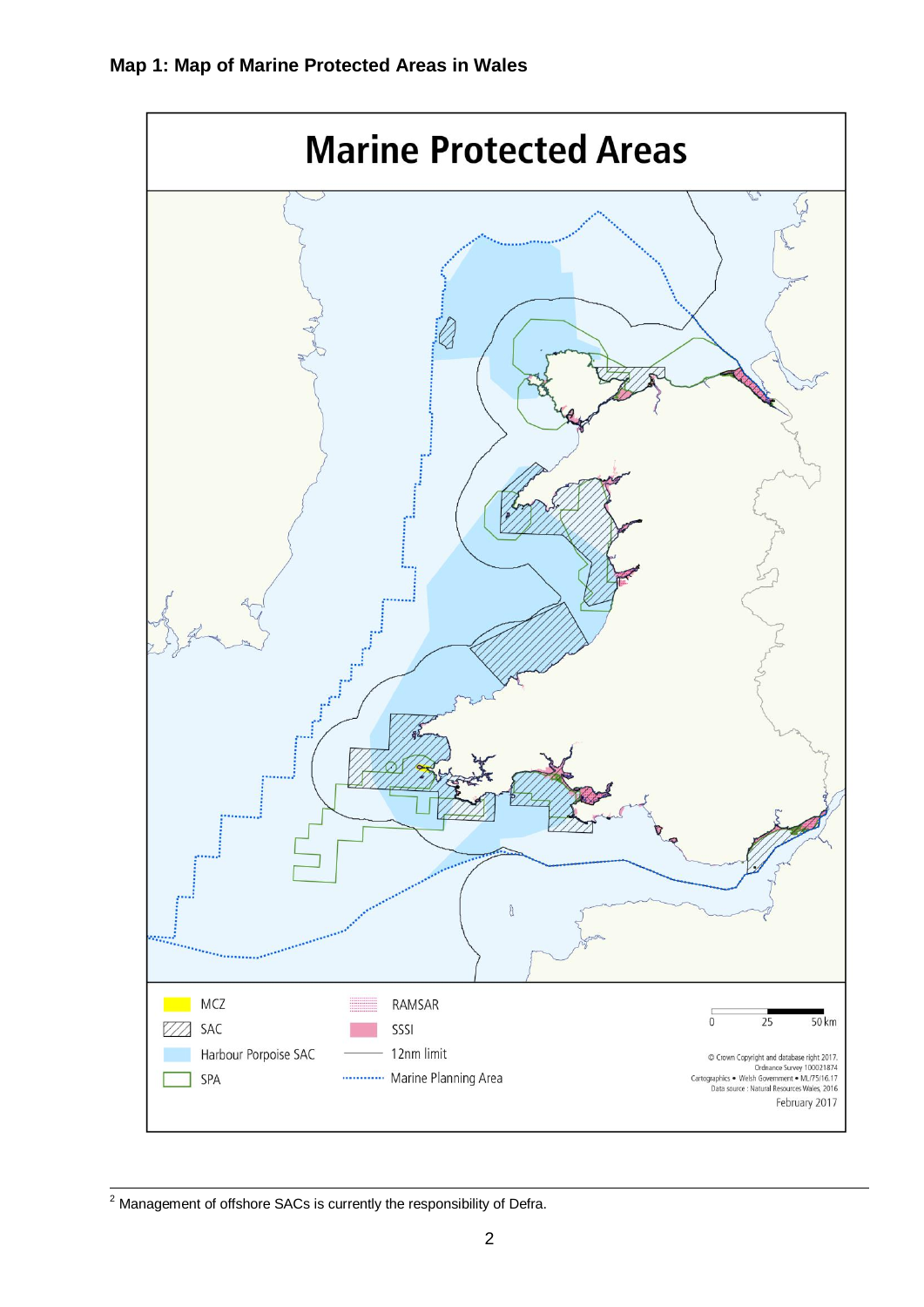| <b>Special Protection Area</b>          | <b>Marine Feature</b>                                                                                                                                                                                                                                                                                                                                                                                                                                                                                                                                                                                                               |
|-----------------------------------------|-------------------------------------------------------------------------------------------------------------------------------------------------------------------------------------------------------------------------------------------------------------------------------------------------------------------------------------------------------------------------------------------------------------------------------------------------------------------------------------------------------------------------------------------------------------------------------------------------------------------------------------|
| Aber Dyfrdwy / Dee Estuary              | Northern Pintail Anas acuta<br>Eurasian Teal Anas crecca<br>Eurasian widgeon Anas penelope<br>Sanderling Calidris alba<br>Dunlin Calidris alpina<br><b>Red Knot Calidris canutus</b><br>Common oystercatcher Haematopus ostralegus<br>Bar-tailed godwit Limosa lapponica<br>Black-tailed godwit Limosa limosa<br>Eurasian curlew Numenius arquata<br>Great cormorant Phalacrocorax carbo<br>Grey plover Pluvialis squatarola<br>Common tern Sterna hirundo<br>Little tern Sterna albifrons<br>Sandwich tern Sterna sandvichensis<br>Common Shelduck Tadorna tadorna<br>Common redshank Tringa totanus<br>Mallard Anas platyrhynchos |
| <b>Bae Caerfyrddin / Carmarthen Bay</b> | Common scoter Melanitta nigra                                                                                                                                                                                                                                                                                                                                                                                                                                                                                                                                                                                                       |
| <b>Burry Inlet</b>                      | Northern Pintail Anas acuta<br>Northern Shoveler Anas clypeata<br>Eurasian Teal Anas crecca<br>Eurasian widgeon Anas penelope<br>Dunlin Calidris alpina<br>Red Knot Calidris canutus<br>Common oystercatcher Haematopus ostralegus<br>Eurasian curlew Numenius arquata<br>Grey plover Pluvialis squatarola<br>Common Shelduck Tadorna tadorna<br>Common redshank Tringa tetanus<br>Black-tailed godwit Limosa limosa                                                                                                                                                                                                                |
| Liverpool Bay / Bae Lerpwl <sup>3</sup> | Red-throated diver Gavia stellata<br>Common scoter Melanitta nigra                                                                                                                                                                                                                                                                                                                                                                                                                                                                                                                                                                  |
| Môr Hafren / Severn Estuary             | Gadwall Anas strepera<br>Greater white-fronted goose Anser albifrons<br>albifrons<br>Dunlin Calidris alpina<br>Common shelduck Tadorna tadorna<br>Common redshank Tringa totanus<br>Bewick's swan Cygnus columbianus<br>Lapwing Vanellus vanellus<br>Pochard Aythya ferina<br>Tufted duck Aythya fuligula<br>Northern Pintail Anas acuta<br>Northern Shoveler Anas clypeata<br>Eurasian Teal Anas crecca                                                                                                                                                                                                                            |

# **Table 2: List of species protected at each marine SPA in Wales**

L,

 $3$  Proposals to extend Liverpool Bay SPA were consulted on in late 2016 and early 2017; a decision whether or not to reclassify the site will be taken in due course.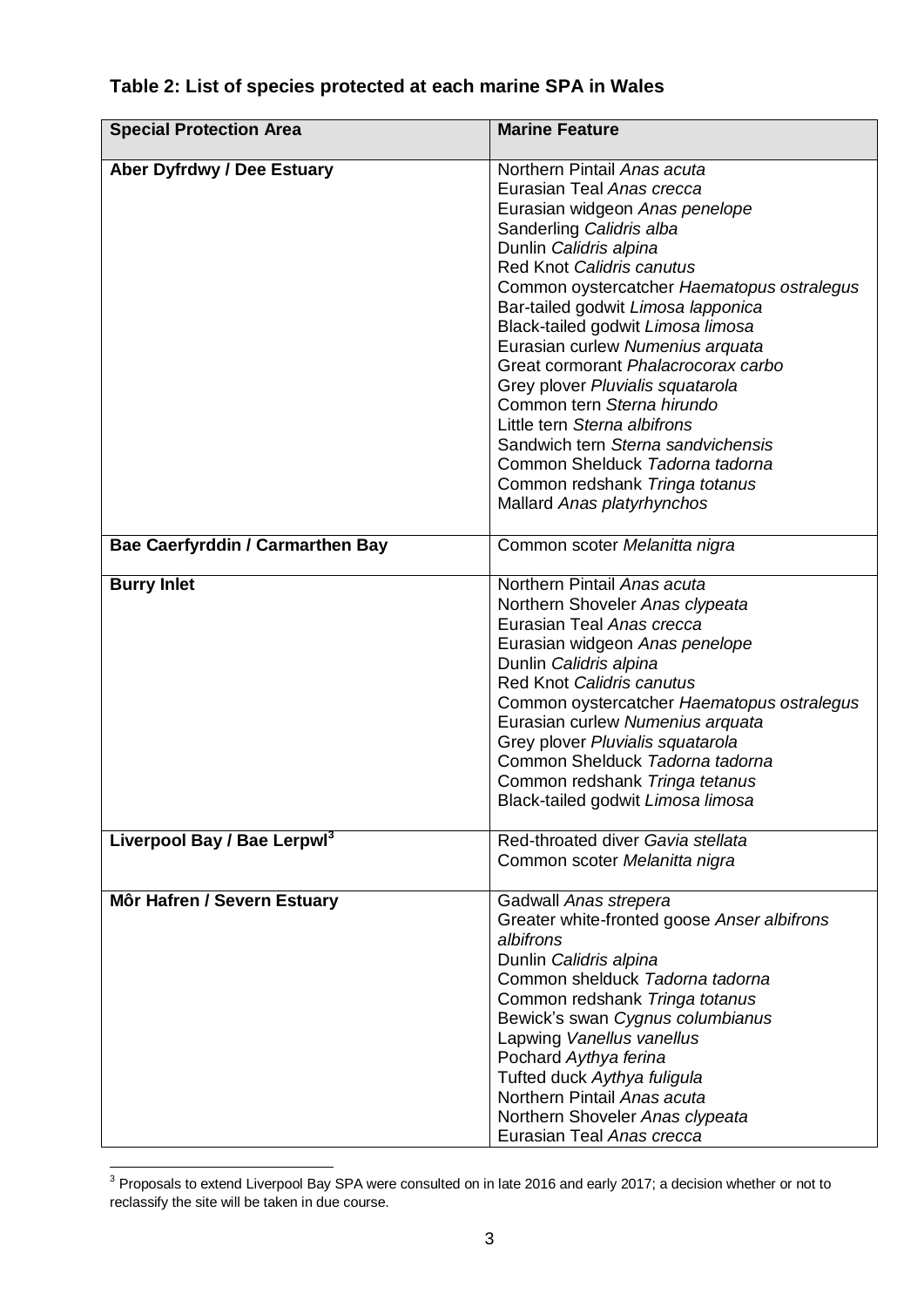|                                                                                                | Eurasian widgeon Anas Penelope<br>Mallard Anas platyrhynchos<br>Ring plover Charadrius hiaticula<br>Common oystercatcher Haematopus ostralegus<br>Eurasian curlew Numenius arquata                              |
|------------------------------------------------------------------------------------------------|-----------------------------------------------------------------------------------------------------------------------------------------------------------------------------------------------------------------|
|                                                                                                | Grey plover Pluvialis squatarola                                                                                                                                                                                |
| <b>Traeth Lafan / Lavan Sands</b>                                                              | Common oystercatcher Haematopus ostralegus<br>Eurasian curlew Numenius arquata<br>Great crested grebe Podiceps cristatus                                                                                        |
| Grassholm                                                                                      | <b>Gannet Morus Bassanus</b>                                                                                                                                                                                    |
| Skomer, Skokholm and the seas off<br>Pembrokeshire / Sgomer, Sgogwm a<br><b>Moroedd Benfro</b> | Short-eared owl Asio flammeus<br>Puffin Fratercula arctica<br>Storm petrel Hydrobates pelagicus<br>Lesser black-backed gull Larus fuscus<br>Manx shearwater Puffinus puffinus<br>Chough Pyrrhocorax pyrrhocorax |
| Glannau Aberdaron ac Ynys Enlli / Aberdaron<br><b>Coast and Bardsey Island</b>                 | Manx Shearwater Puffinus puffinus<br>Chough Pyrrhocorax pyrrhocorax                                                                                                                                             |
| Northern Cardigan Bay / Gogledd Bae<br><b>Ceredigion</b>                                       | Red throated diver Gavia stellata                                                                                                                                                                               |
| Anglesey Terns / Morwenoliaid Ynys Môn                                                         | Common tern Sterna hirundo<br>Arctic tern Sterna paradisaea<br>Roseate tern Sterna dougallii<br>Sandwich tern Sterna sandvicensis                                                                               |

# **Table 3: List of species and habitats protected at each marine SAC in Wales**

| <b>Special Area of Conservation</b>                        | <b>Marine Feature</b>                           |
|------------------------------------------------------------|-------------------------------------------------|
| Y Fenai a Bae Conwy / Menai Strait and<br><b>Conwy Bay</b> | <b>Reefs</b>                                    |
|                                                            | Mudflats and sandflats not covered by seawater  |
|                                                            | at low tide                                     |
|                                                            | Sandbanks which are slightly covered by         |
|                                                            | seawater all the time                           |
|                                                            | Large shallow inlets and bays                   |
|                                                            | Submerged or partially submerged sea caves      |
| Dee Estuary / Aber Dyfrdwy                                 | Atlantic salt meadows Glauco-Puccinellietalia   |
|                                                            | maritimae                                       |
|                                                            | Salicornia and other annuals colonising mud and |
|                                                            | sand                                            |
|                                                            | Mudflats and sandflats not covered by seawater  |
|                                                            | at low tide                                     |
|                                                            | Annual vegetation of drift lines                |
|                                                            | <b>Estuaries</b>                                |
|                                                            | Sea lamprey Petromyzon marinus                  |
|                                                            | River lamprey Lampetra fluviatilis              |
| Pen Llŷn a'r Sarnau / Lleyn Peninsula and the              | Coastal lagoons                                 |
| <b>Sarnau</b>                                              | <b>Estuaries</b>                                |
|                                                            | Large shallow inlets and bays                   |
|                                                            | Reefs                                           |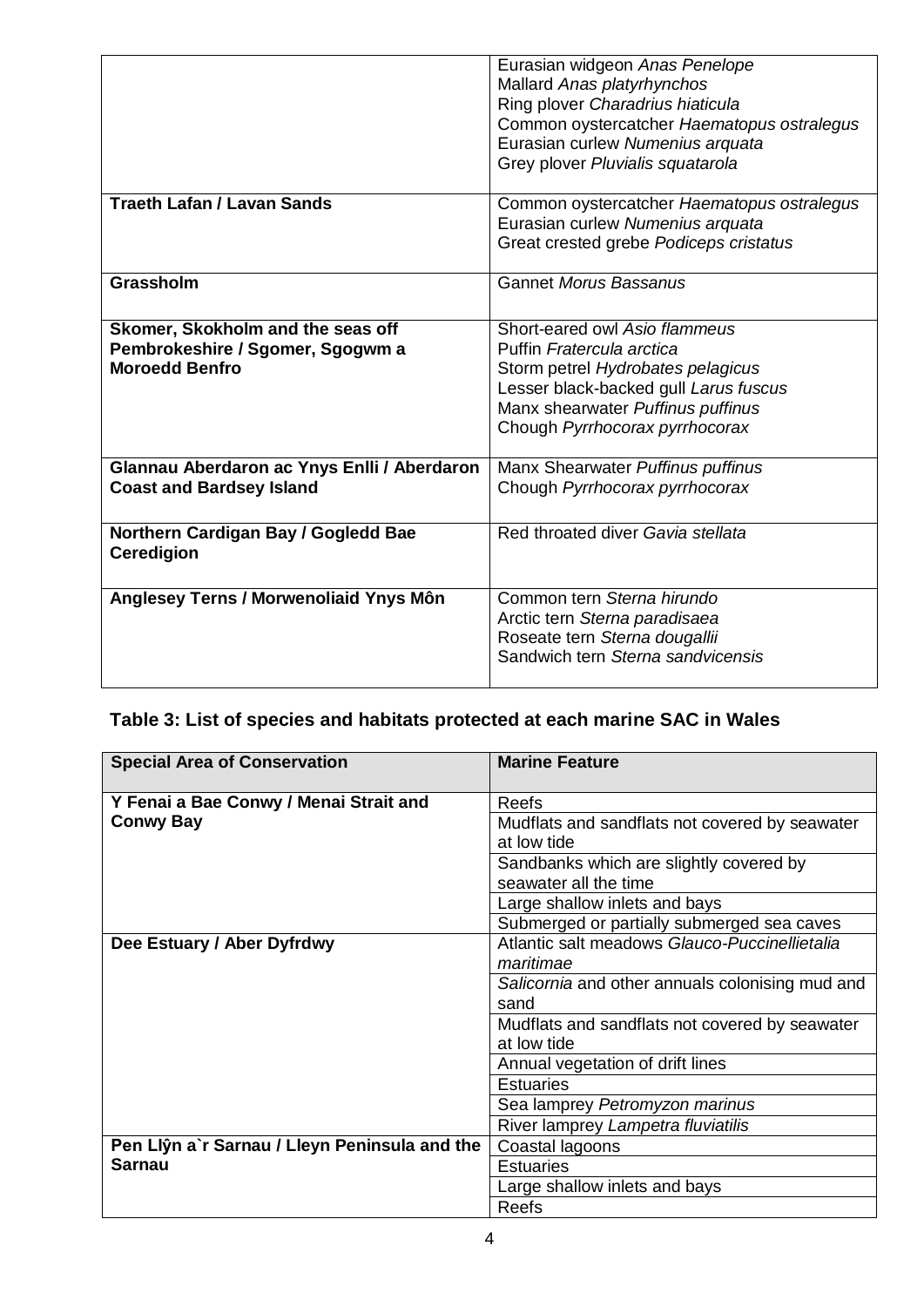| <b>Special Area of Conservation</b>                                         | <b>Marine Feature</b>                                                                  |
|-----------------------------------------------------------------------------|----------------------------------------------------------------------------------------|
|                                                                             | Sandbanks which are slightly covered by                                                |
|                                                                             | seawater all the time                                                                  |
|                                                                             | Atlantic salt meadows Glauco-Puccinellietalia                                          |
|                                                                             | maritimae                                                                              |
|                                                                             | Mudflats and sandflats not covered by seawater                                         |
|                                                                             | at low tide                                                                            |
|                                                                             | Submerged or partially submerged sea caves                                             |
|                                                                             | Salicornia and other annuals colonising mud and                                        |
|                                                                             | sand                                                                                   |
|                                                                             | Grey seal Halichoerus grypus                                                           |
|                                                                             | Otter Lutra lutra                                                                      |
|                                                                             | Bottlenose dolphin Tursiops truncatus<br>Atlantic salt meadows Glauco-Puccinellietalia |
| <b>Carmarthen Bay and Estuaries / Bae</b><br><b>Caerfyrddin ac Aberoedd</b> | maritimae                                                                              |
|                                                                             | <b>Estuaries</b>                                                                       |
|                                                                             | Salicornia and other annuals colonising mud and                                        |
|                                                                             | sand                                                                                   |
|                                                                             | Twaite shad Alosa fallax                                                               |
|                                                                             | Large shallow inlets and bays                                                          |
|                                                                             | Mudflats and sandflats not covered by seawater                                         |
|                                                                             | at low tide                                                                            |
|                                                                             | Sandbanks which are slightly covered by                                                |
|                                                                             | seawater all the time                                                                  |
|                                                                             | Sea lamprey Petromyzon marinus                                                         |
|                                                                             | River lamprey Lampetra fluviatilis                                                     |
|                                                                             | Allis shad Alosa alosa                                                                 |
|                                                                             | Otter Lutra lutra                                                                      |
| <b>Pembrokeshire Marine / Sir Benfro Forol</b>                              | Reefs                                                                                  |
|                                                                             | <b>Estuaries</b>                                                                       |
|                                                                             | Large shallow inlets and bays                                                          |
|                                                                             | Atlantic salt meadows Glauco-Puccinellietalia                                          |
|                                                                             | maritimae                                                                              |
|                                                                             | Coastal lagoons<br>Mudflats and sandflats not covered by seawater                      |
|                                                                             | at low tide                                                                            |
|                                                                             | Sandbanks which are slightly covered by                                                |
|                                                                             | seawater all the time                                                                  |
|                                                                             | Submerged or partially submerged sea caves                                             |
|                                                                             | Grey seal Halichoerus grypus                                                           |
|                                                                             | Twaite shad Alosa fallax                                                               |
|                                                                             | Allis shad Alosa alosa                                                                 |
|                                                                             | Sea lamprey Petromyzon marinus                                                         |
|                                                                             | River lamprey Lampetra fluviatilis                                                     |
|                                                                             | Shore dock Rumex rupestris                                                             |
|                                                                             | Otter Lutra lutra                                                                      |
| <b>Cardigan Bay / Bae Ceredigion</b>                                        | Reefs                                                                                  |
|                                                                             | Sandbanks which are slightly covered by                                                |
|                                                                             | seawater all the time                                                                  |
|                                                                             | Submerged or partially submerged sea caves                                             |
|                                                                             | Bottlenose dolphin Tursiops truncatus                                                  |
|                                                                             | Grey seal Halichoerus grypus                                                           |
|                                                                             | Sea lamprey Petromyzon marinus                                                         |
| Severn Estuary / Môr Hafren                                                 | Atlantic salt meadows Glauco-Puccinellietalia                                          |
|                                                                             | maritimae                                                                              |
|                                                                             | <b>Estuaries</b>                                                                       |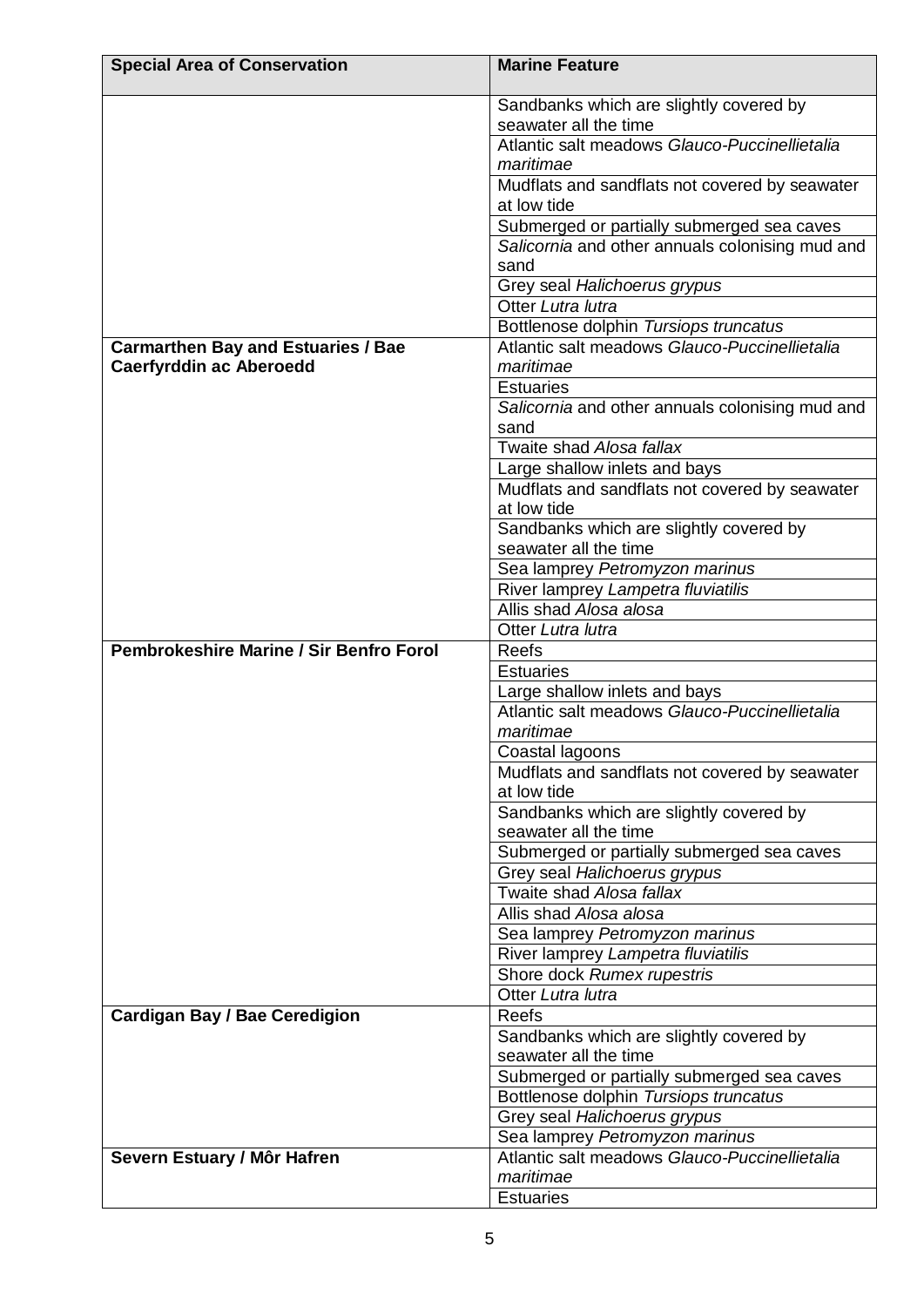| <b>Special Area of Conservation</b>                                 | <b>Marine Feature</b>                                            |
|---------------------------------------------------------------------|------------------------------------------------------------------|
|                                                                     | Mudflats and sandflats not covered by seawater<br>at low tide    |
|                                                                     | Sandbanks which are slightly covered by<br>seawater all the time |
|                                                                     | Reefs                                                            |
|                                                                     | Twaite shad Alosa fallax                                         |
|                                                                     | Sea lamprey Petromyzon marinus                                   |
|                                                                     | River lamprey Lampetra fluviatilis                               |
| North Anglesey Marine / Gogledd Môn Forol                           | Harbour porpoise Phocoena phocoena                               |
| West Wales Marine / Gorllewin Cymru Forol                           | Harbour porpoise Phocoena phocoena                               |
| <b>Bristol Channel Approaches / Dynesfeydd</b><br><b>Môr Hafren</b> | Harbour porpoise Phocoena phocoena                               |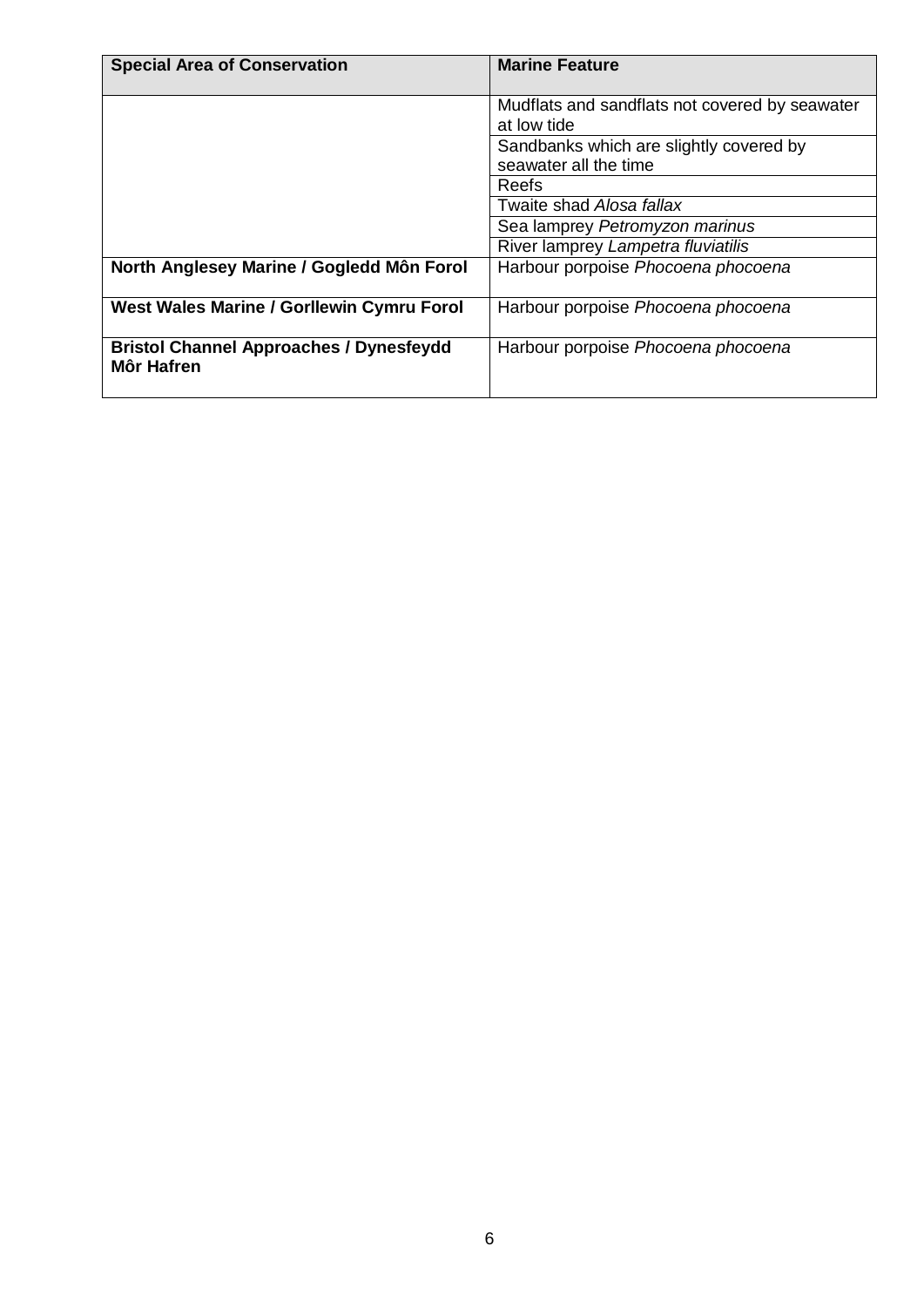### **Who is responsible for MPA Management?**

Our largest sites have been designated under the EU Directives and are generally know as **European Marine Sites** – Special Protection Areas (SPAs) and Special Areas of Conservation (SACs). Management of these is the responsibility of what are termed Competent Authorities and Relevant Authorities under The Conservation of Habitats and Species Regulations 2010 (as amended); both are more generally known as Management Authorities. Competent Authorities include any public or statutory body or person holding a public office which exercises legislative powers, whether on land or at sea (see Annex 2). Relevant Authorities are Competent Authorities with powers or functions which have, or could have, an impact on the marine area within or adjacent to a European Marine Site. Types of Relevant Authority are identified in Regulation 6 of The Conservation of Habitats and Species Regulations 2010 (as amended).

Management of **Marine Conservation Zones** is the responsibility of those with management duties under Section 125 of the Marine and Coastal Access Act 2009. This includes Ministers of the crown, public bodies and persons holding a public office.

**Ramsar sites** are designated under the Ramsar Convention (1971) to protect significant wetlands and maintain their ecological character. It is the Welsh Government's policy to treat these sites in the same way as European Marine Sites $4$ .

The Wildlife & Countryside Act 1981 (as amended) sets out a range of duties and powers for Natural Resources Wales to ensure the protection and management of **Sites of Special Scientific Interest** by providing advice to SSSI owners, including the issuing of consents for activities. The responsibilities of all management authorities as they relate to SSSIs are set out in Section 28 of the Act.

The table below identifies some of the management authorities in Wales and sets out their main roles and responsibilities<sup>5</sup>.

### **The Welsh Government:**

L,

- 1. Overall responsibility for Wales' compliance with EU and international obligations towards MPAs in the Welsh inshore region (0-12 nautical miles);
- 2. Designation of MPAs (excluding SSSIs);
- 3. Provides the overall MPA management policy framework, which is to secure effective management of MPAs in Wales that ultimately improves condition of our MPAs by assisting with the delivery of MPA management actions, safeguarding marine biodiversity, the wider ecosystem and the socio-economic benefits for Wales;
- 4. Management and regulation of sea fisheries in Welsh waters (inshore and offshore), including in conjunction with the European Commission under the Common Fisheries Policy;
- 5. Powers to make orders to control activities to protect MPAs (including fisheries and recreation);
- 6. Marine plan authority (development of marine plan) to manage marine activities in a sustainable way, taking into account economic, social and environmental priorities;
- 7. The achievement of the Good Environmental Status characteristics and targets under the Marine Strategy Framework Directive in Welsh waters.

<sup>4</sup> [http://ramsar.rgis.ch/cda/en/ramsar-documents-list-ramsar-sites-in-wales/main/ramsar/1-31-218%5E21170\\_4000\\_0\\_\\_](http://ramsar.rgis.ch/cda/en/ramsar-documents-list-ramsar-sites-in-wales/main/ramsar/1-31-218%5E21170_4000_0__)

 $5$  This is not a complete list of management authorities who have responsibilities within the marine environment.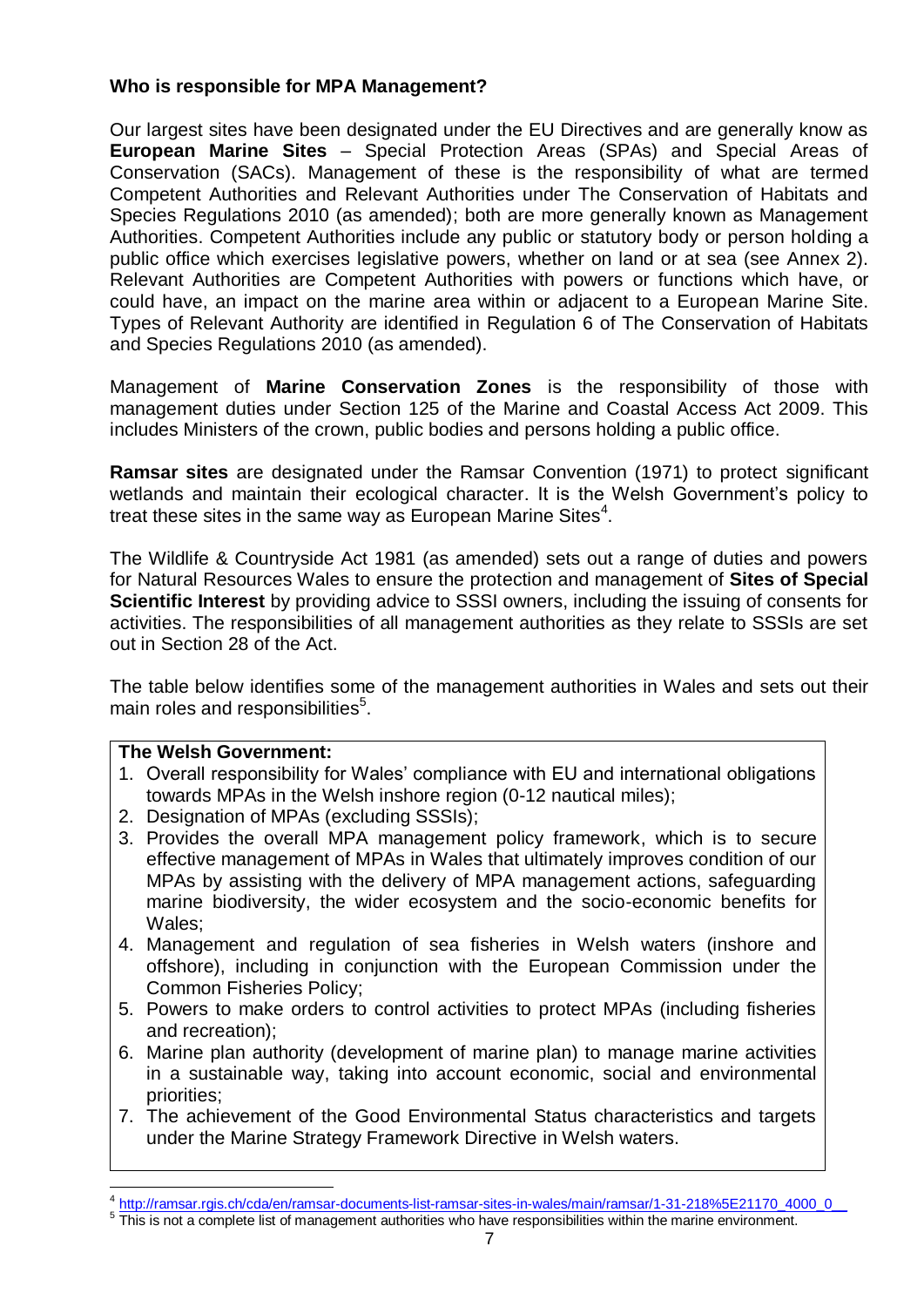### **Natural Resources Wales:**

- 1. Designation, management and regulation of SSSIs;
- 2. Statutory nature conservation advisor to the Welsh Government for the Welsh inshore region (0-12 nautical miles);
- 3. Development of advice on conservation objectives and operations/activities (EMS and MCZs);
- 4. Regulator of activities that require a marine licence (delegated from the Welsh Government);
- 5. Management of migratory fisheries out to 6 nautical miles;
- 6. Management of some inshore shellfisheries at the Burry Inlet and Dee Estuary;
- 7. Under the Water Framework Directive, the competent authority for estuarine and coastal waters to 1 nautical mile for ecological status and to 12 nautical miles for chemical status;
- 8. Environment Permitting Regulations activities e.g. radioactive materials/ship breaking in the Welsh inshore region (0-12 nautical miles) and regulating land based discharges and pollution incidents out to 3 nautical miles;
- 9. Management of flood risk, including Shoreline Management Planning and provision/maintenance of some sea defences;
- 10.Range of environmental monitoring and reporting functions;
- 11.Preparation of Area Statements to support the sustainable management of natural resources.

# **Joint Nature Conservation Committee:**

1. Statutory conservation advisor to governments for the offshore marine area (beyond 12 nautical miles); carries out a number of similar functions to those exercised by NRW in relation to Wales and Welsh territorial waters, including the writing of conservation objectives for off-shore sites.

# **Local Authorities:**

- 1. Landowner (some areas of foreshore);
- 2. Management of (non-permissible) development (down to the Low Water Mark);
- 3. Management of recreation activities (within their area of geographical and organisational responsibility);
- 4. Planning authority (interface between marine and terrestrial);
- 5. Provision of coastal defence and strategic planning;
- 6. Provision and management of public access (coastal paths);
- 7. Beach management and maintenance;
- 8. Waste management.

# **National Park Authorities:**

- 1. Management of recreation activities (within area of responsibility);
- 2. Planning authority (interface between marine and terrestrial);
- 3. Provision of coastal defence and strategic planning;
- 4. Beach management and maintenance.

# **Department for Business, Energy & Industrial Strategy (UK government Department):**

1. Regulator of the licensing of exploration and development of offshore oil and gas resources (via the Oil and Gas Authority) and Nationally Significant Infrastructure Projects (NSIPs), including major marine renewable energy schemes.

# **The Crown Estate:**

- 1. Management of the majority of the foreshore and seabed around Wales;
- 2. Management of the sovereign's rights to natural resources (excluding fossil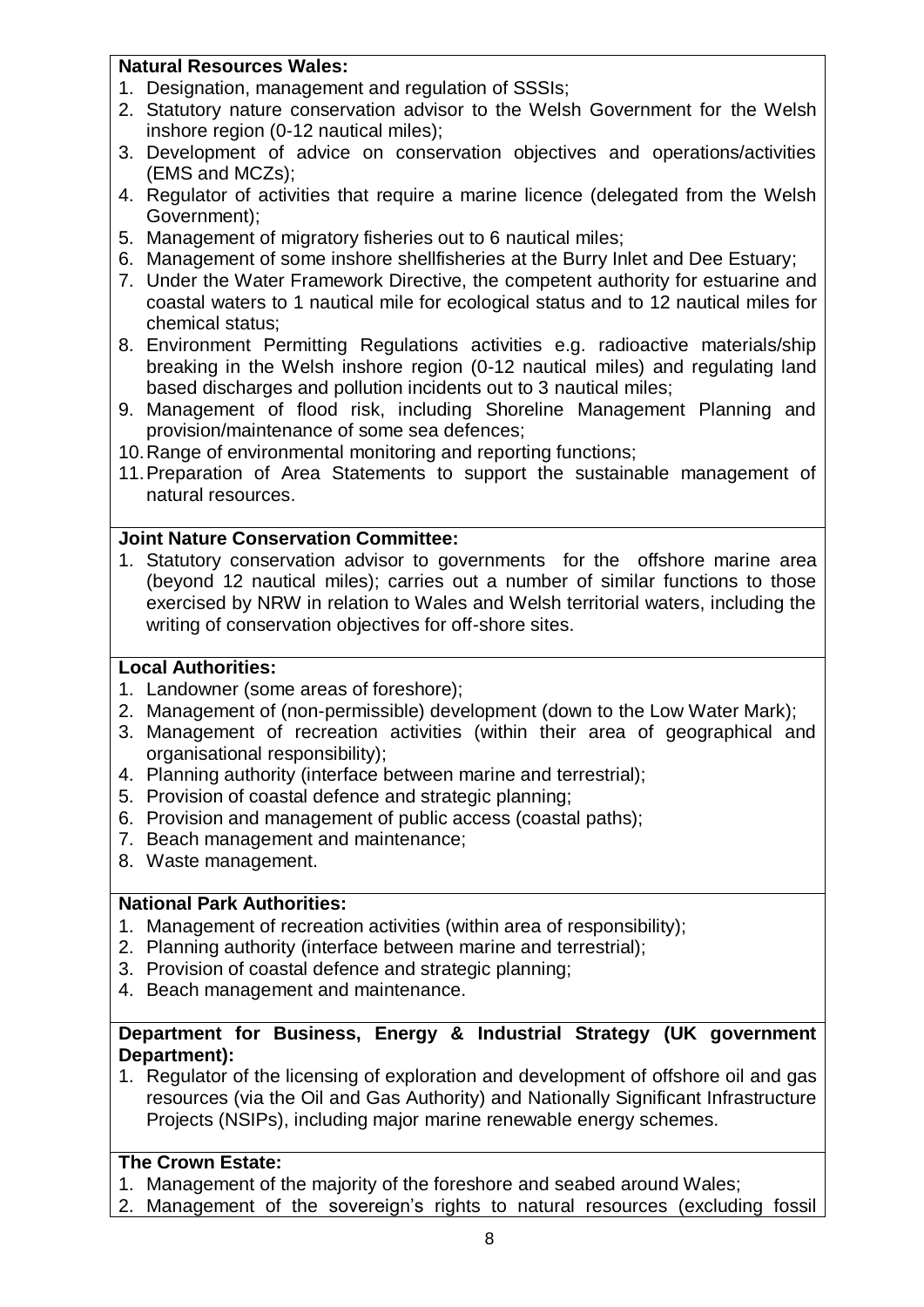fuels); to generate electricity from wind, waves and the tides and to the transportation and storage of natural gas and carbon dioxide all on the continental shelf;

3. Lease of/licence of rights for development and operation on the sea bed for purposes including; various coastal dealings such as moorings and marinas, fixed shellfish cultivation, aggregate extraction, port/harbour development, renewable energy development.

### **What are the powers and duties of management authorities?**

# **European Marine Sites (Special Protection Areas & Special Areas of Conservation)**

- Management authorities with marine powers and duties must exercise them to secure compliance with the requirements of the Directives,<sup>6</sup> regardless of whether they were originally intended for nature conservation purposes. Furthermore, they have a duty to have regard to the requirements of the Directives in the exercise of any of their functions. They can use their powers and duties to meet the requirements of the Directives and the conservation objectives of each European Marine Site.
- Natural Resources Wales provides conservation advice to relevant authorities which contain the conservation objectives for EMSs and a list of activities likely to cause damage.
- Management authorities that are considering whether to authorise a plan or project which is likely to have a significant effect on an EMS, either alone or in combination with other plans or projects, must undertake an appropriate assessment of the implications of the plan or project for that EMS in view of the site's conservation objectives. This applies to SACs, SPAs and, as a matter of Welsh Government policy, Ramsar sites.
- Management authorities may produce a management scheme for an EMS setting out how their powers and duties will be exercised to secure compliance with the Directives.

### **Marine Conservation Zones**

- Section 125 of the Marine and Coastal Access Act (2009) makes the conservation of MCZs an important consideration for all management authorities. They have a duty to exercise their functions in a way to further (or, where this is not possible, least hinder) the conservation objectives for  $MCZs<sup>7</sup>$ .
- Section 126 of the Marine and Coastal Access Act (2009) places a duty on management authorities to consider the effect of proposed activities on MCZs before authorising them. If the management authority believes that there is or may be a significant risk of the act hindering the achievement of the conservation objectives stated for the MCZ, the authority must notify the appropriate statutory conservation body of that fact and manage the activity to meet its obligations under section 126 of the Marine and Coastal Access Act (2009).

L, <sup>6</sup> The Conservation of Habitats and Species (Amendment) Regulations 2012 (SI 2012, No 1927) sought to give the Birds Directive comparable status to the Habitats Directive and the word "Directives" is used to denote both Habitats and Birds Directives (Regulation 9a).

 $^7$  At present there is one MCZ in Welsh territorial waters (Skomer MCZ) which, following its transition from a Marine Nature Reserve in 2014, does not yet has any conservation objectives.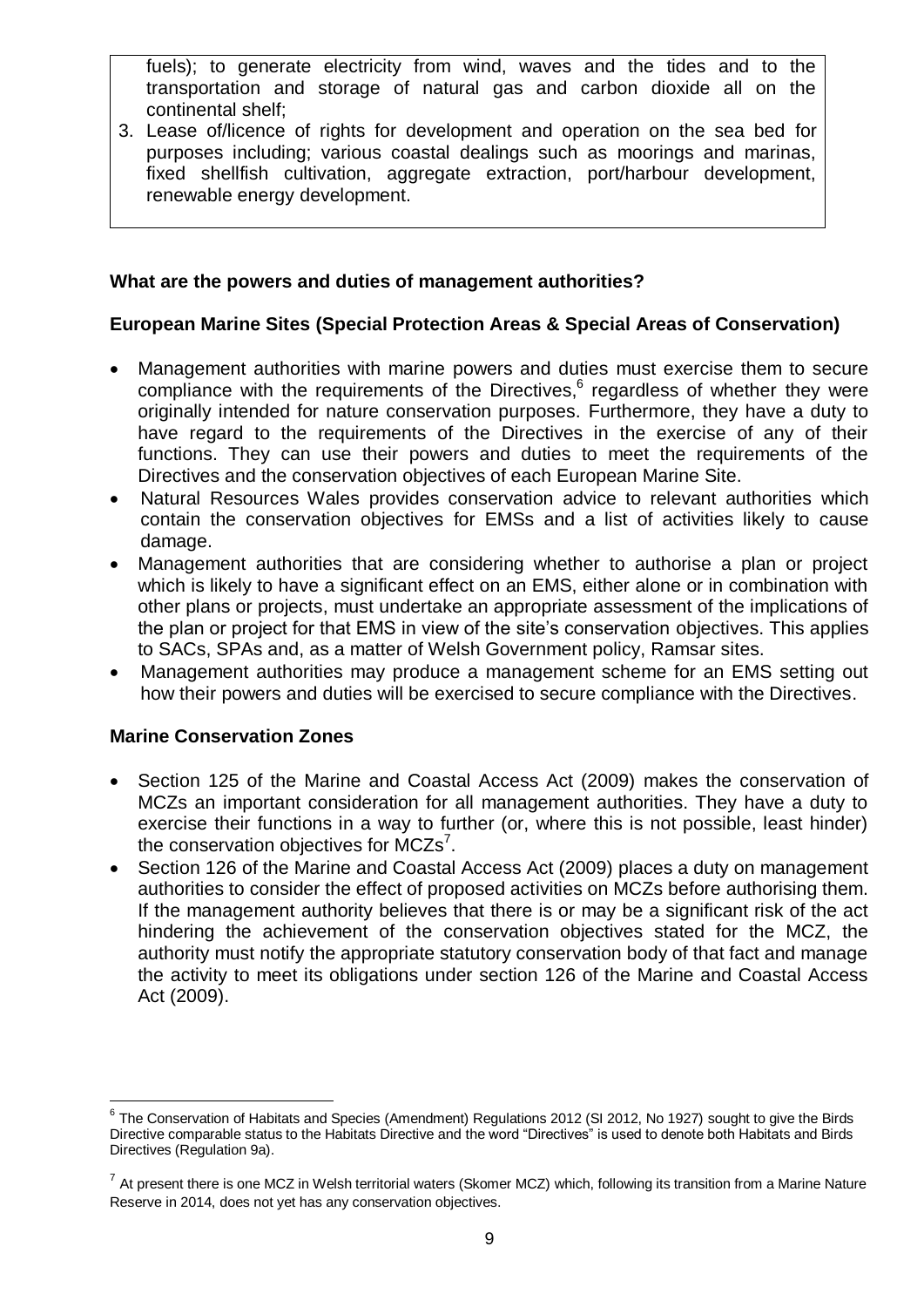# **Sites of Special Scientific Interest**

- Under the Wildlife & Countryside Act 1981 (as amended) Natural Resources Wales has a range of duties and powers to ensure the protection and management of SSSIs. This includes providing advice to SSSI owners and managers, to ensure active management, and advising landowners and other regulatory bodies on potential impacts of any development or other activities.
- Natural Resources Wales directly regulates activities carried out by land owners and occupiers which could impact on SSSIs through the requirement on owners/occupiers to obtain Natural Resources Wales consent for potentially damaging operations.
- All public and statutory authorities have duties to take reasonable steps, consistent with the proper exercise of their functions, to further the conservation and enhancement of the SSSI. They must in particular consult and have regard to the advice of Natural Resources Wales before carrying out or authorising operations which may damage the features for which SSSIs are notified.

# **Other relevant biodiversity duties**

 The Environment (Wales) Act 2016 builds on the Natural Environment and Rural Communities Act 2006 duties and requires all public authorities to seek to maintain and enhance biodiversity, make biodiversity an integral part of decision making and report on the actions they are taking to improve biodiversity and promote ecosystem resilience. There are also duties under the Wellbeing of Future Generations Act that will need to be considered as they relate to MPA management.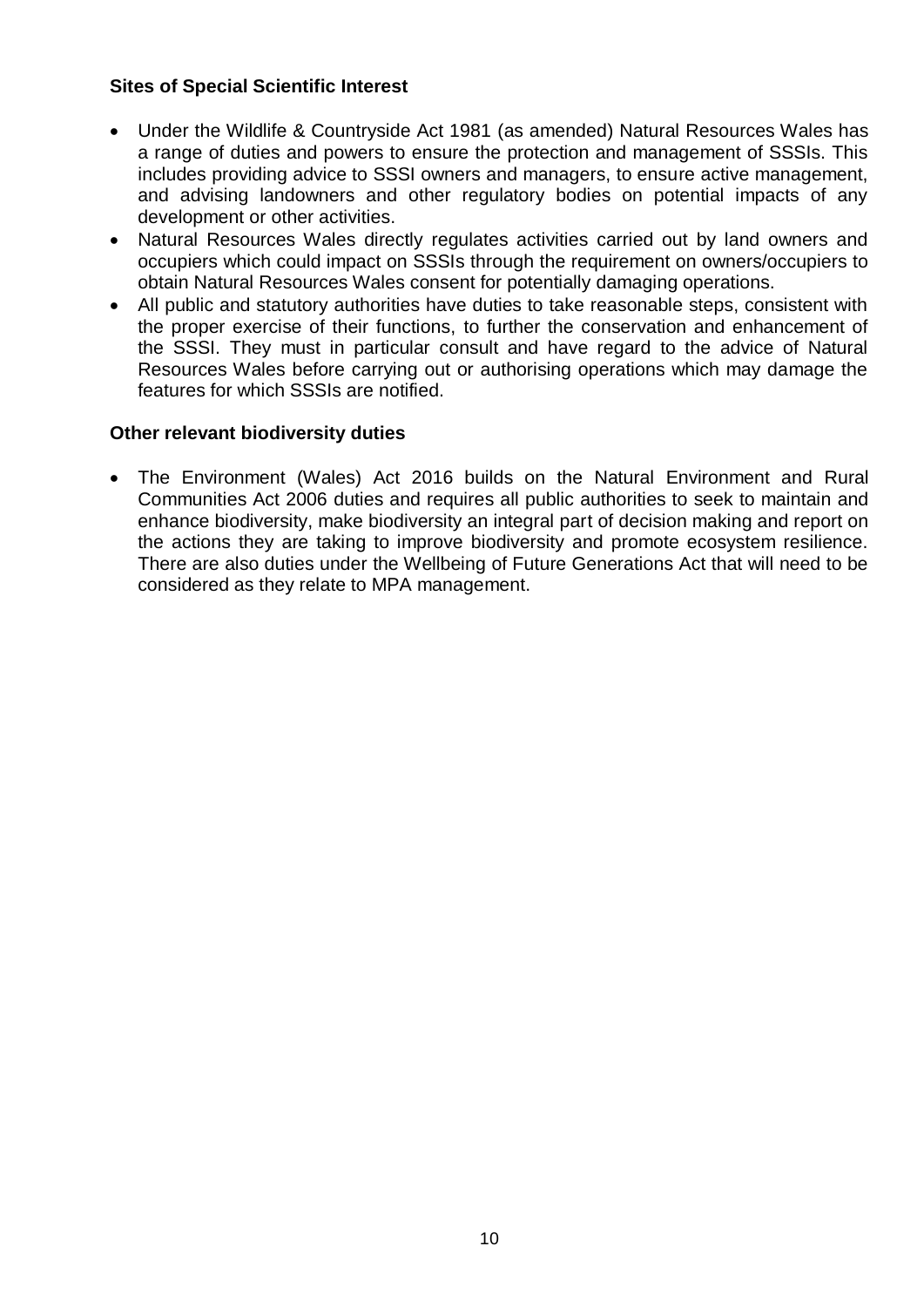# **MPA management in Wales**

In March 2014 the Welsh Government established the MPA Management Steering Group to develop and guide the implementation of a new management framework in Wales. The Steering Group's Terms of Reference are available on the Welsh Government's website at:

[http://gov.wales/topics/environmentcountryside/marineandfisheries/marine-conservation](http://gov.wales/topics/environmentcountryside/marineandfisheries/marine-conservation-and-biodiversity/marine-protected-areas/?lang=en)[and-biodiversity/marine-protected-areas/?lang=en](http://gov.wales/topics/environmentcountryside/marineandfisheries/marine-conservation-and-biodiversity/marine-protected-areas/?lang=en)

# **Options for managing the network of MPAs in Wales**

In 2015 the MPA Management Steering Group consulted with stakeholders over four options for site management and introducing a level of consistency across sites by taking an area-based approach to managing our sites as a network. The three key reasons for considering an area based approach to management presented were:

- A number of issues were identified with the existing individual site based system of management, including lack of funding and commitment from all management authorities.
- A need to manage sites as a network, which requires consideration of a variety of sites and features across a wider area
- A need for a system of management that accommodates both current sites and any future development of the network.

The options presented for area-based MPA management were:

- Option 1 No change to the current management arrangements.
- Option 2 A local approach with seven management areas.
- Option 3 A regional approach with two management areas.
- Option 4 An area approach with four management areas.

### **Stakeholder feedback**

Stakeholder feedback from management authorities and others showed a clear preference for Option 2. Some responses suggested two further options: an amended option 2 using part time staff if there were funding constraints, and a new Option 5 which would see four areas with more than one officer in each area (depending on the area's needs).

### **Assessing the feedback**

Steering group members considered the feedback and agreed two options should be taken forward for further assessment, including an assessment of the likely costs. The two options progressed were:

- Option 2 a local approach with seven management areas, and
- Option 5 four management areas with more than one officer, depending on the area's needs.

Indicative costs for each option were provided to steering group members based on the core funding used to support the sole full-time European Marine Site Officer 2014-15. Projected costs included on-costs and a small T&S budget.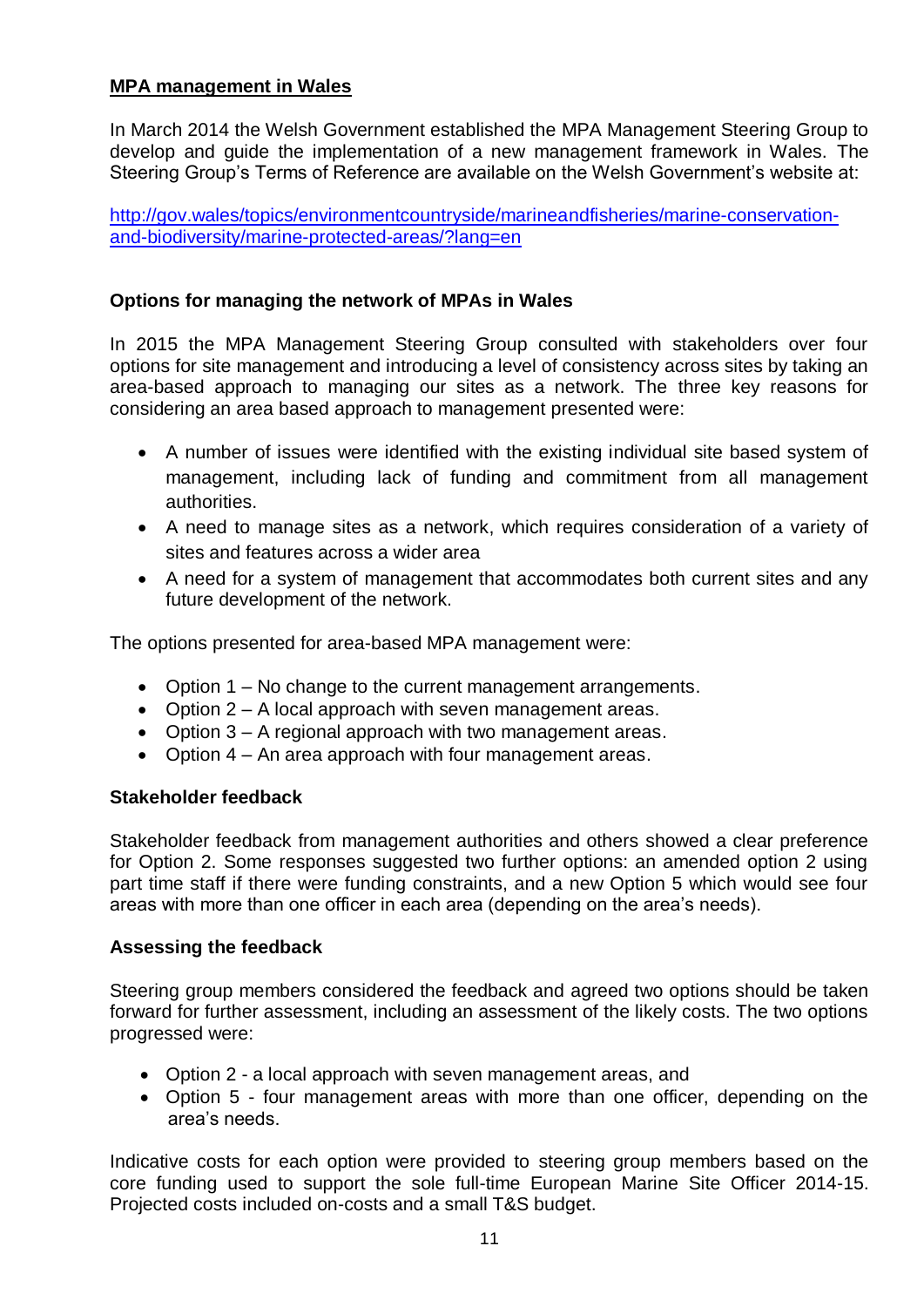### **The Steering Group's conclusions**

While a number of steering group members stated that Option 2 was their preferred option, there was no consensus on a preferred option.

All steering group members accepted that the indicative costs for both option 2 and option 5, amounting to £14,000 for each of the 21 relevant authorities per annum (£1.47m over 5 years) under option 2, and £12,800 for each relevant authority per annum (£1.34m over 5 years) under option 5, would be an unachievable financial commitment for all authorities. Furthermore, as not all authorities contribute to local management arrangements at present, the actual figure for contributing authorities might be even higher.

The steering group concluded neither option would be feasible to implement at this time due to lack of resources. The steering group has agreed to focus its efforts on providing support and guidance to management authorities to facilitate improvements in the condition of species and habitats across the MPA network in Wales, including identifying opportunities to work together to achieve better outcomes.